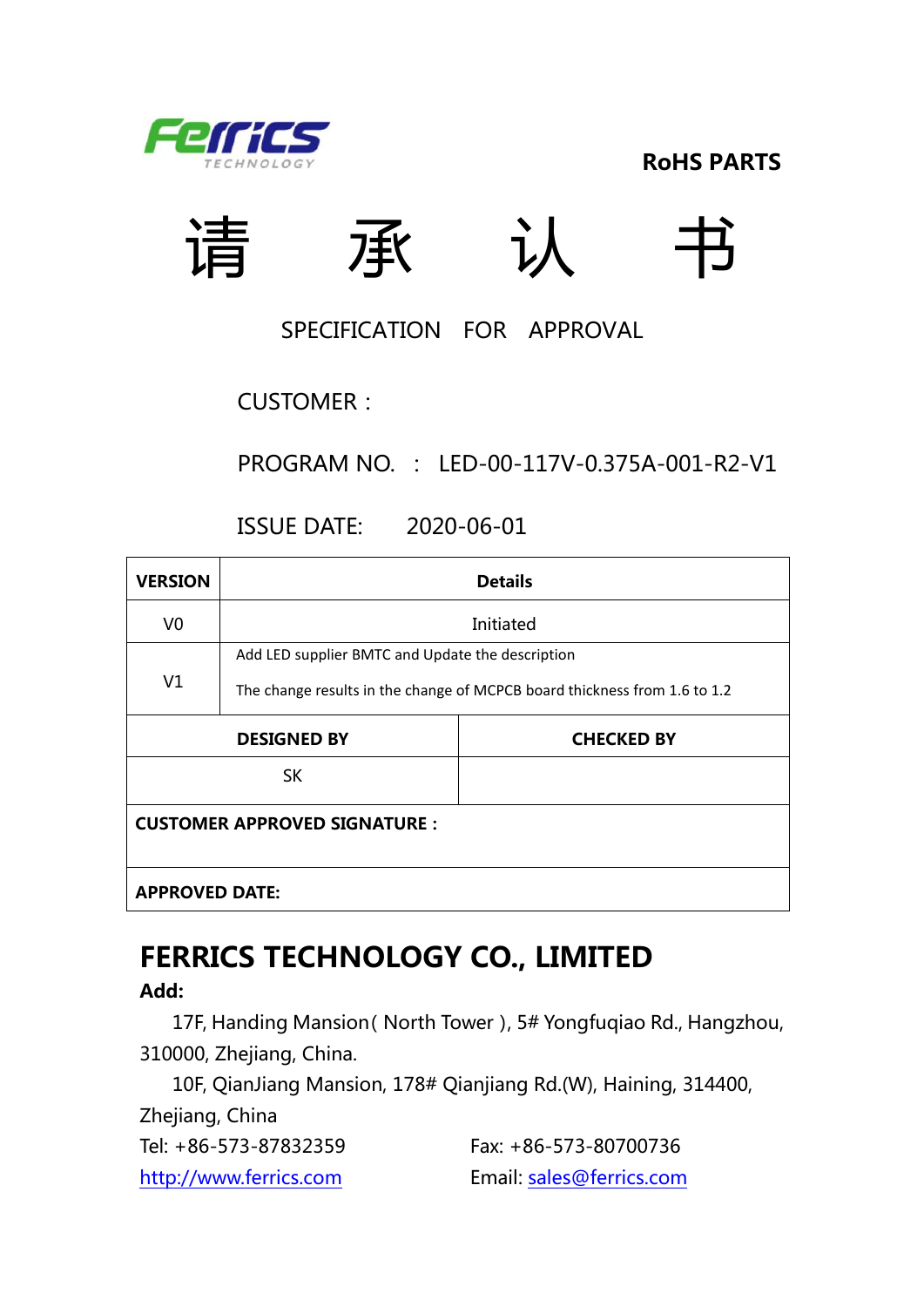

## **1. Photograph**



### **2. Input & Output Parameters**

|                                      | <b>Min</b> | <b>Normal</b> | <b>Max</b> |
|--------------------------------------|------------|---------------|------------|
| Input<br><b>Voltage(Vac)</b>         | 200        | 230           | 420-440    |
| Input<br>Power(W)                    |            | 46.95         |            |
| <b>Output</b><br><b>Voltage(Vdc)</b> |            | 117           |            |
| <b>Output</b><br>Current(mA)         |            | 375           |            |
| <b>Efficiency</b>                    |            | 93%           |            |
| <b>Surge</b>                         |            |               | 4KV        |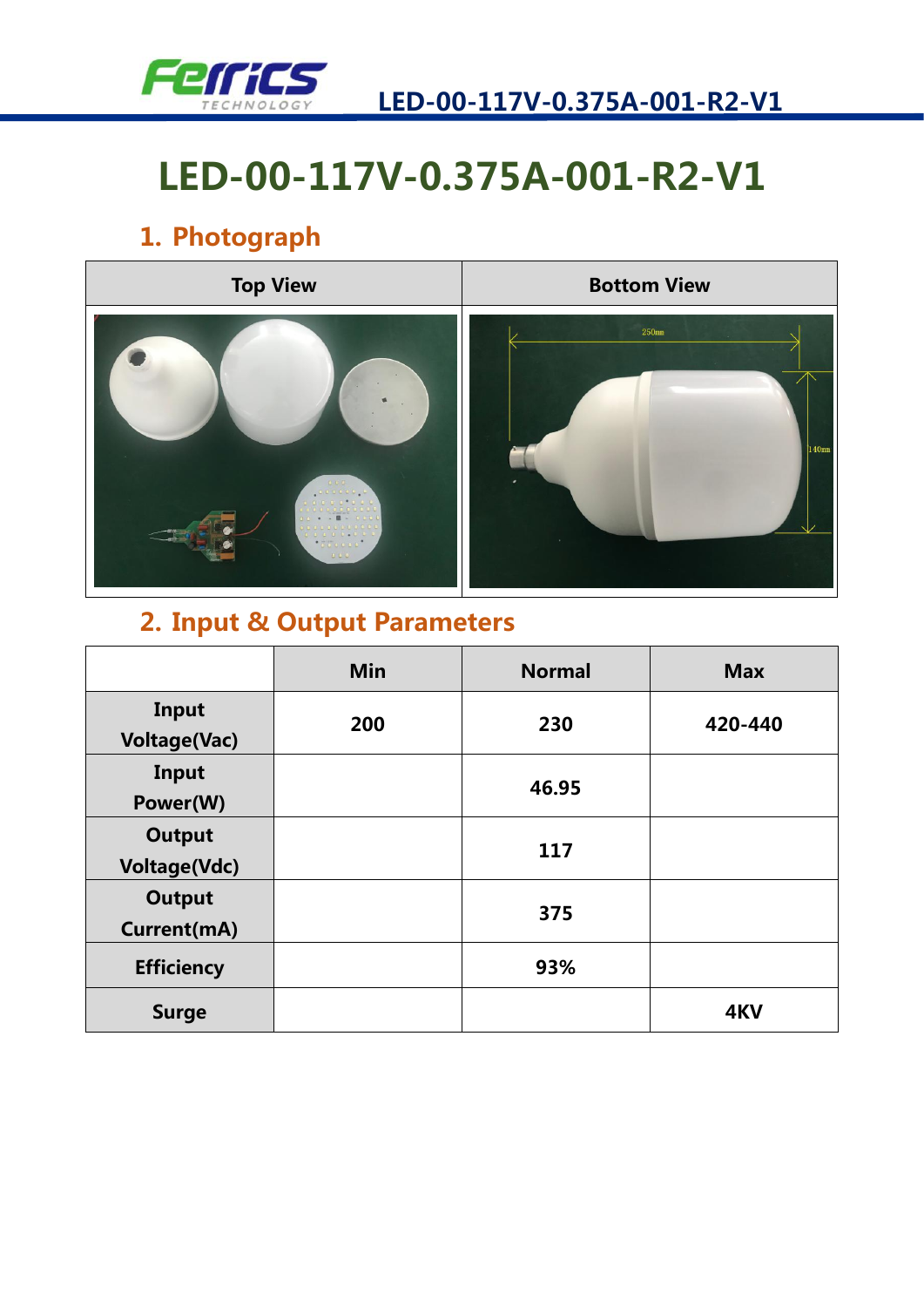

## **3. Schematic diagram**



### **4. PCB layout**

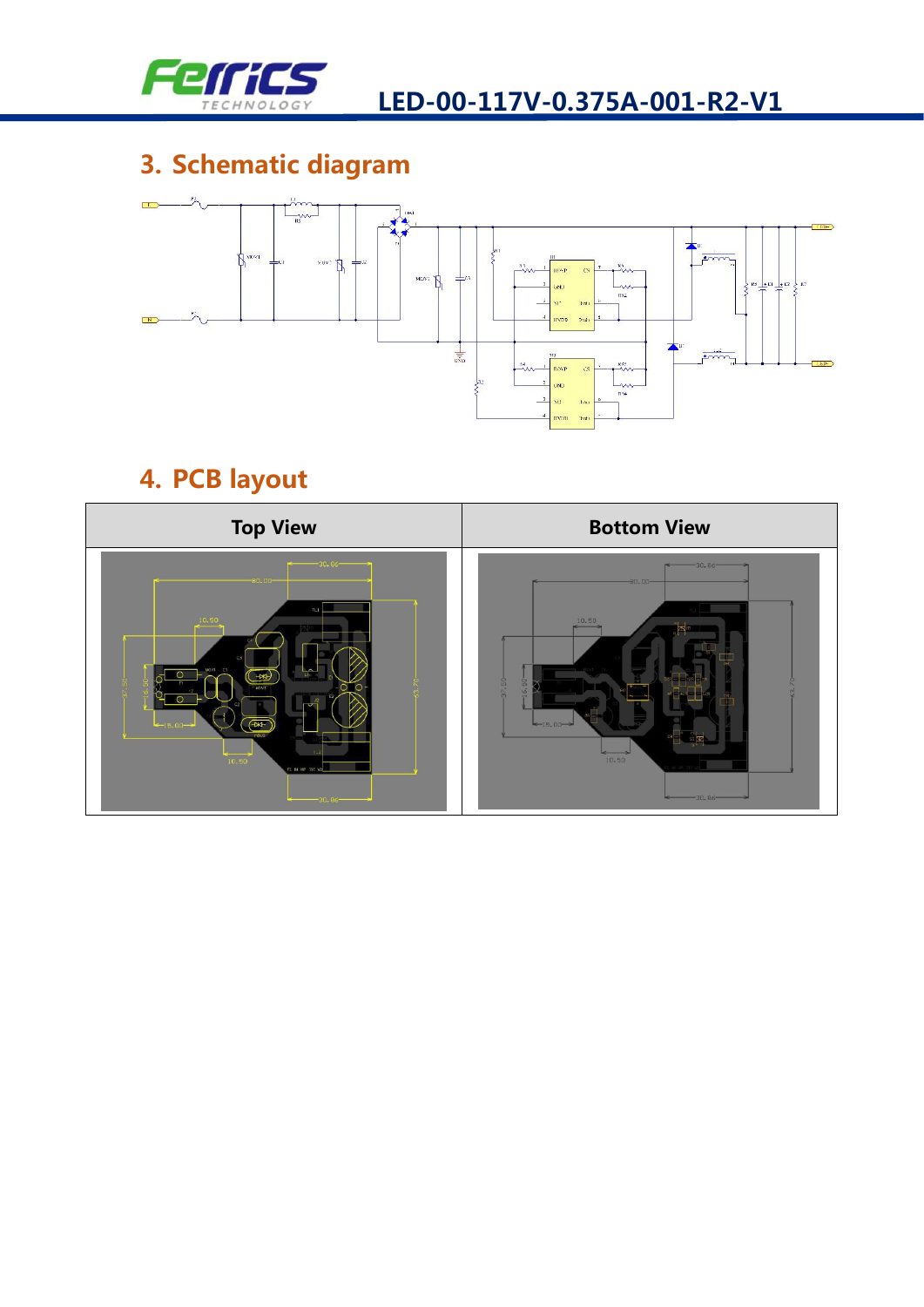

### **5. Test Reports**

#### **1) No load Output Voltage**

| <b>AC input</b><br><b>Voltage</b><br>(Vac) | <b>200V</b> | <b>230V</b> | <b>260V</b> | 300V | 350V | <b>400V</b> | 440V |
|--------------------------------------------|-------------|-------------|-------------|------|------|-------------|------|
| Output<br>voltage(Vdc)                     | 158         | 163         | 162         | 168  | 169  | 175         | 175  |

#### **2) General Test**

Input : AC input voltage is 200Vac,230Vac,260Vac,300Vac,350Vac,400Vac,440Vac. Load condition: CV 117Vdc.

| Input          | Load                | Input     | <b>PF</b> | <b>THD</b> | <b>Output</b>       | Eff   |
|----------------|---------------------|-----------|-----------|------------|---------------------|-------|
| <b>Voltage</b> |                     | Power (W) |           |            | <b>Current (mA)</b> | (%)   |
| 200Vac         |                     | 38.06     | 0.964     |            | 302                 | 92.94 |
| 230Vac         | <b>CV</b><br>117Vdc | 46.95     | 0.974     | 19.1       | 375                 | 93.45 |
| 260Vac         |                     | 47.26     | 0.972     |            | 378                 | 93.58 |
| 300Vac         |                     | 47.68     | 0.946     |            | 382                 | 93.74 |
| 350Vac         |                     | 46.61     | 0.943     |            | 367                 | 92.12 |
| 400Vac         |                     | 36.41     | 0.876     |            | 284                 | 91.26 |
| 440Vac         |                     | 27.35     | 0.761     |            | 204                 | 87.27 |

#### **3) Short-Circuit Test**

Input: AC200~440V; Output: short.

Test result: No components damaged, the demo board should be working

when the short-circuit is removed.

| <b>AC input</b><br><b>Voltage(Vac)</b> | <b>200V</b> | <b>230V</b> | <b>260V</b> | 300V | 350V | <b>400V</b> | 440V |
|----------------------------------------|-------------|-------------|-------------|------|------|-------------|------|
| Input<br>Power (W)                     | 0.42        | 0.71        | 0.88        | 1.49 | 1.55 | 2.05        | 4.58 |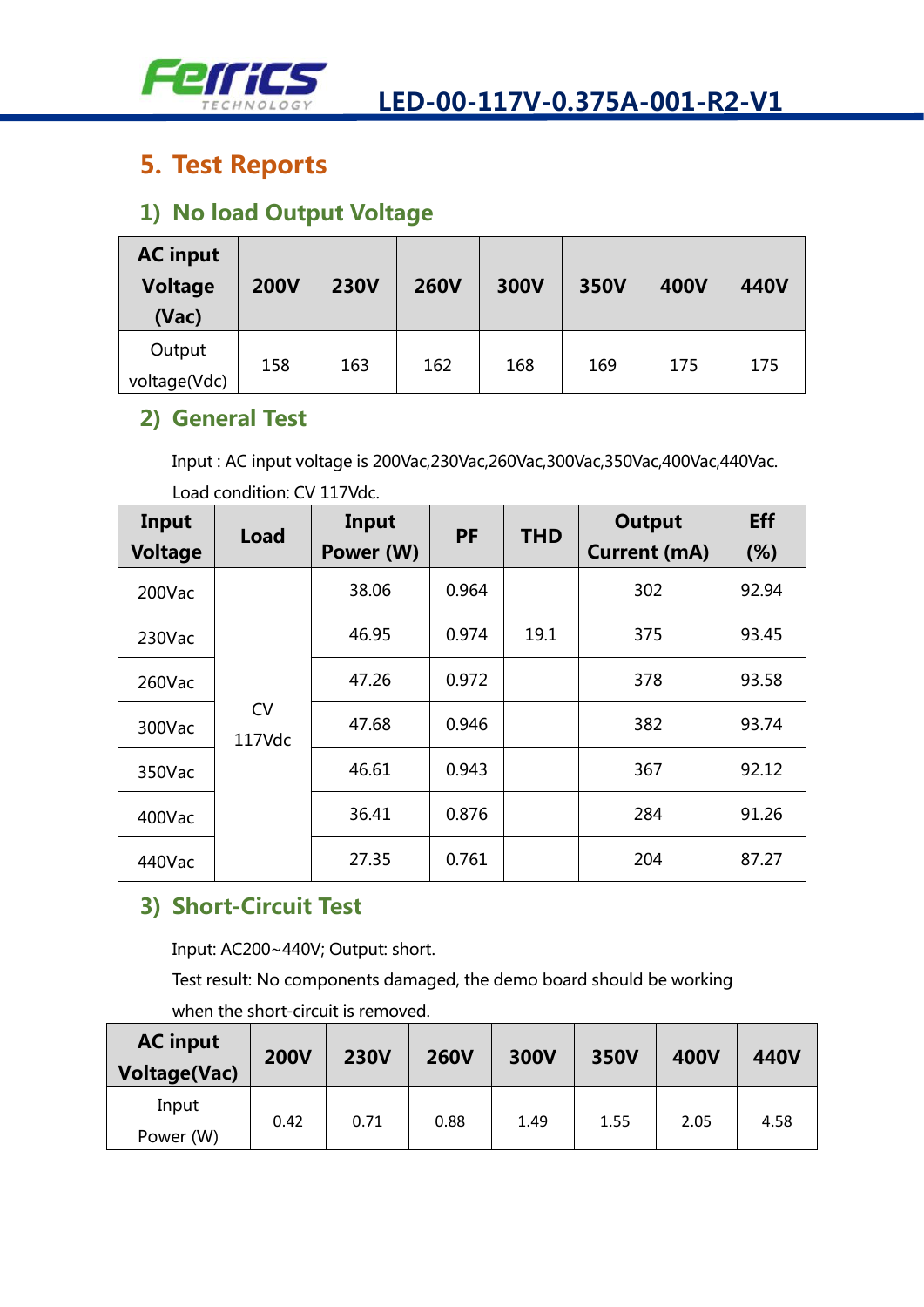

#### **4) Start-up Time**

Load condition: Full led load.



#### **5) Ripple current Test (RMS)**



Load condition: Full led load.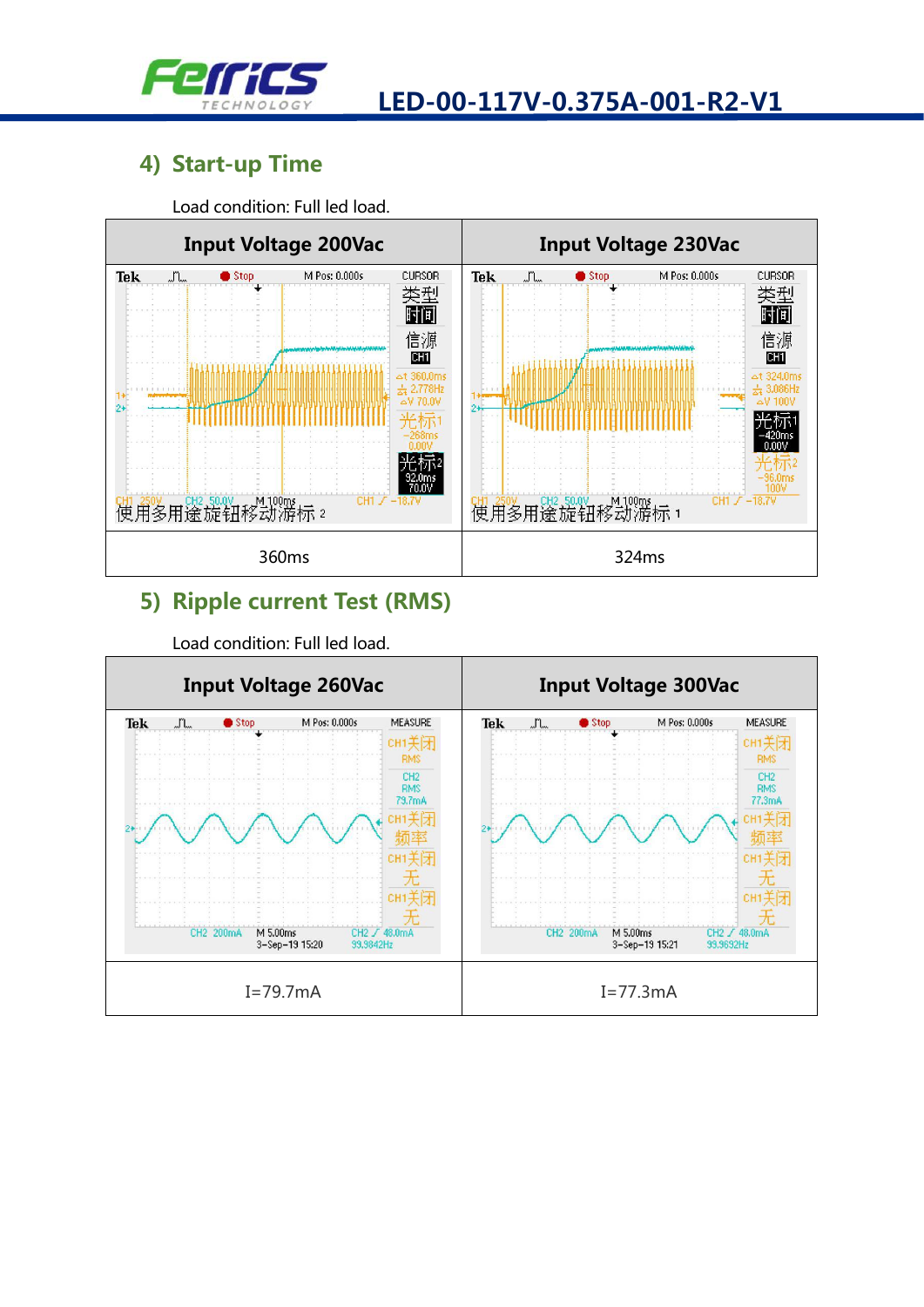

#### **6) Mosfet and DIODE Voltage Stress Test**



Input voltage: 300Vac, Load condition: full led load/short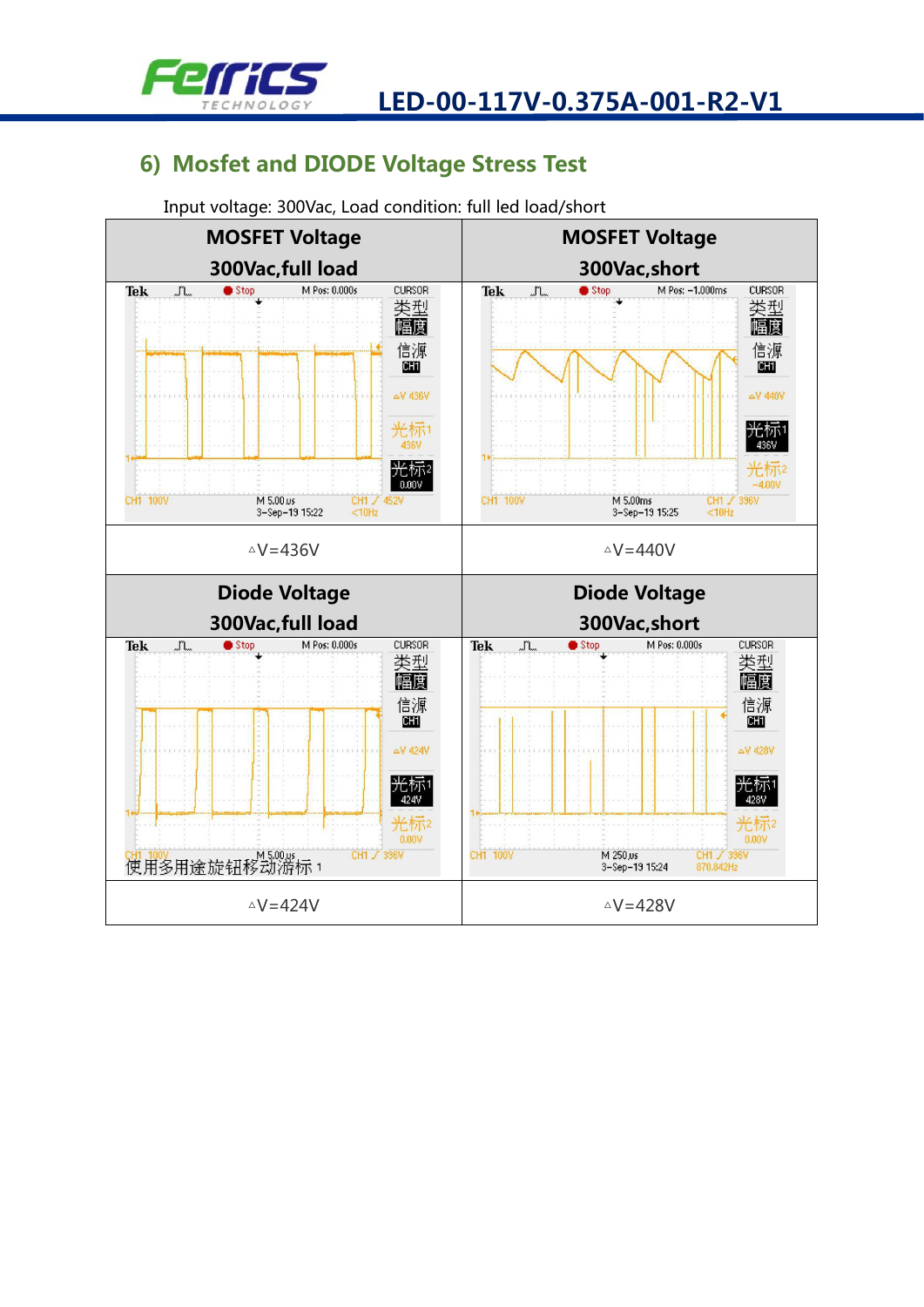

#### **7) Temperature Test**

Case Closed, No wind environmental test. Vin:200Vac/230Vac/300Vac

Full led load.

| <b>Position</b>        | <b>200Vac</b> | <b>230Vac</b> | <b>300Vac</b> |
|------------------------|---------------|---------------|---------------|
| U1                     | 94.5          | 101.2         | 108.5         |
| U <sub>2</sub>         | 97.5          | 104.2         | 110.5         |
| D <sub>1</sub>         | 82.5          | 88.2          | 90.5          |
| D <sub>2</sub>         | 93.5          | 99.2          | 105.5         |
| DB1                    | 80.5          | 79.2          | 77.5          |
| Winding1               | 92.5          | 98.2          | 100.5         |
| CORE1                  | 92.5          | 98.2          | 103.5         |
| Winding2               | 87.5          | 93.2          | 97.5          |
| CORE2                  | 85.5          | 90.2          | 94.5          |
| L1                     | 75.5          | 74.2          | 69.5          |
| $LED-1$                | 80.5          | 83.2          | 85.5          |
| F1                     | 63.5          | 60.2          | 51.5          |
| Shell                  | 70.5          | 74.2          | 75.5          |
| Ambient<br>temperature |               | 25°C          |               |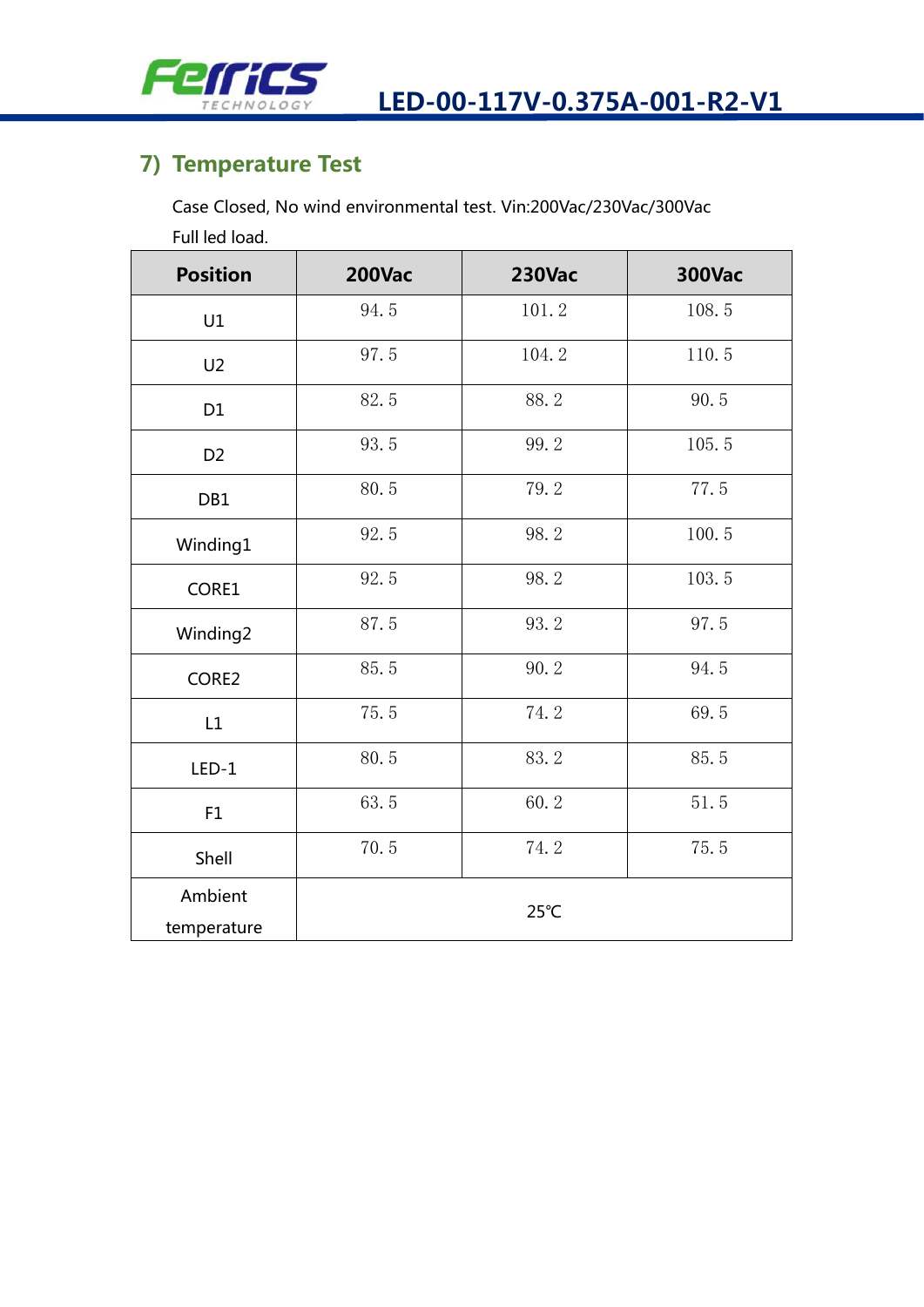

### **8) 4KV 30SSurge Testing**

The test conditions: 230Vac, 4kV, 30s.

| <b>Angel</b> | <b>Positive or Negative</b> | times | Pass/Fail |  |
|--------------|-----------------------------|-------|-----------|--|
| $\pmb{0}$    | $+$                         | 5     | Pass      |  |
| $\mathbf 0$  |                             | 5     | Pass      |  |
| 90           | $+$                         | 5     | Pass      |  |
| 90           |                             | 5     | Pass      |  |
| 180          | $+$                         | 5     | Pass      |  |
| 180          |                             | 5     | Pass      |  |
| 270          | $+$                         | 5     | Pass      |  |
| 270          |                             | 5     | Pass      |  |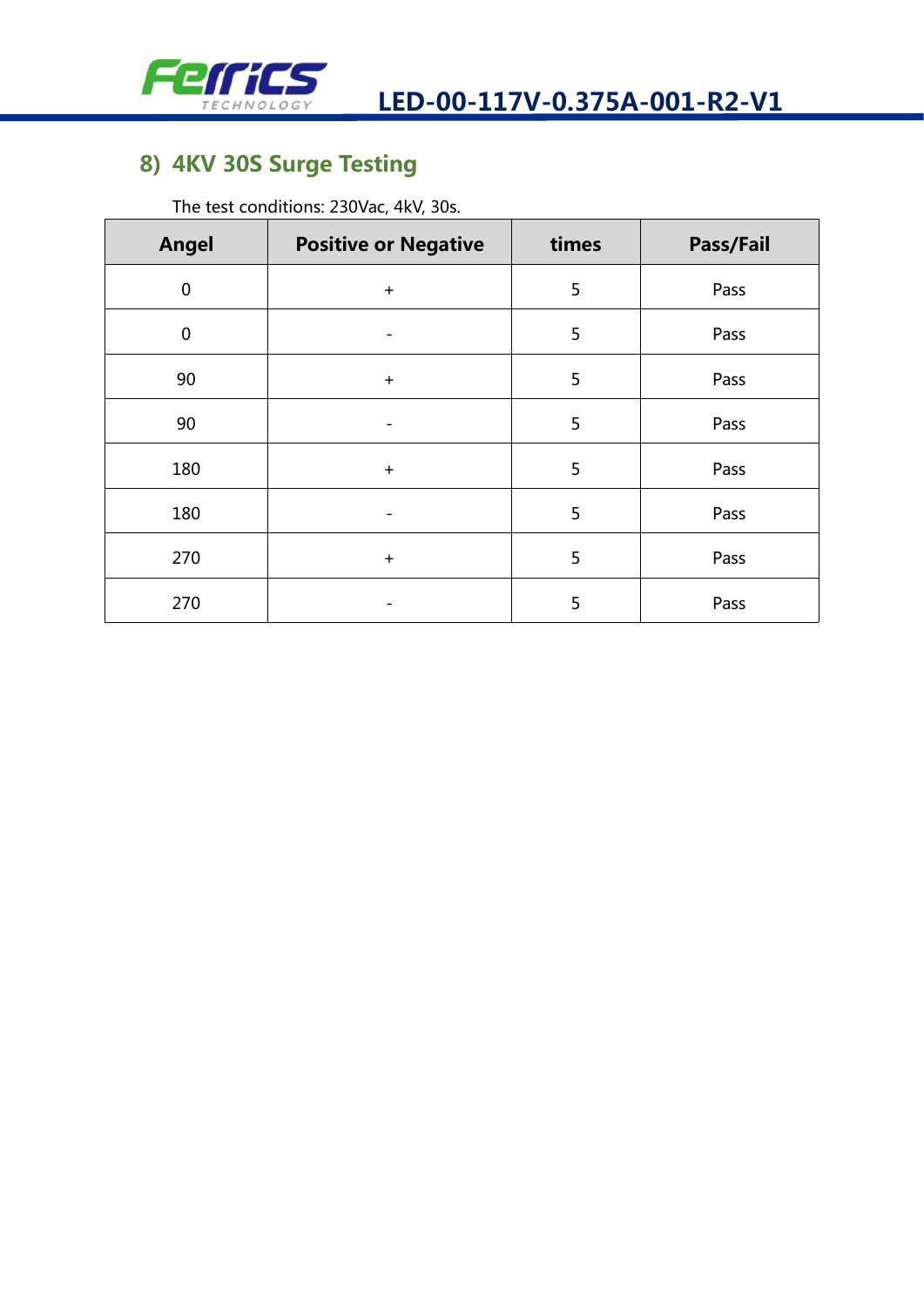

#### 9) EMI Testing